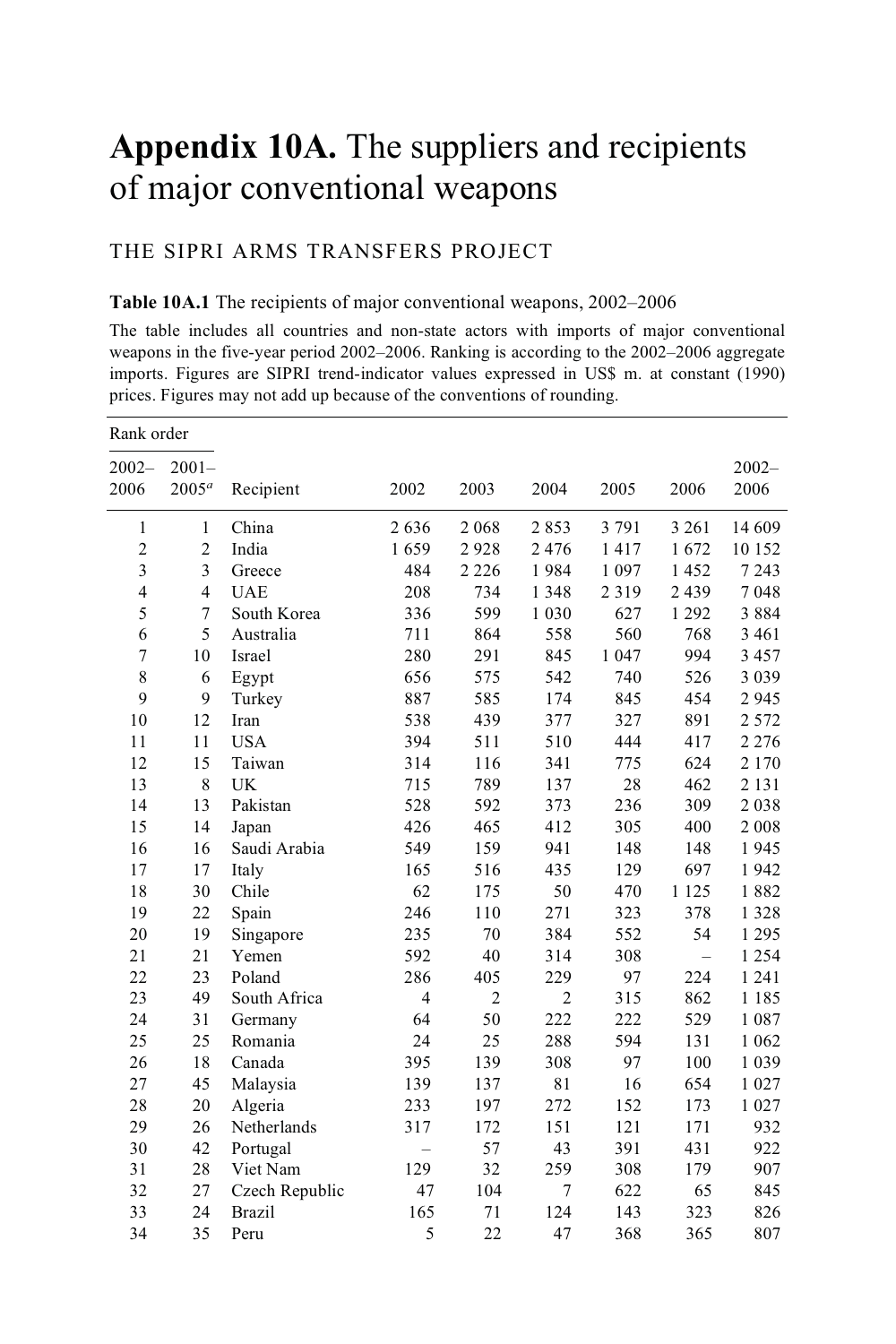| Rank order  |                   |                 |                          |                          |                          |                          |                          |          |
|-------------|-------------------|-----------------|--------------------------|--------------------------|--------------------------|--------------------------|--------------------------|----------|
| $2002 -$    | $2001 -$          |                 |                          |                          |                          |                          |                          | $2002 -$ |
| 2006        | 2005 <sup>a</sup> | Recipient       | 2002                     | 2003                     | 2004                     | 2005                     | 2006                     | 2006     |
| 35          | 29                | Jordan          | 122                      | 300                      | 199                      | 32                       | 117                      | 770      |
| 36          | 33                | Indonesia       | 66                       | 358                      | 155                      | 21                       | 54                       | 654      |
| 37          | 62                | Norway          | 92                       | 4                        | 6                        | 3                        | 501                      | 606      |
| 38          | 55                | Oman            | 31                       | 23                       | 41                       | 100                      | 406                      | 601      |
| 39          | 63                | Venezuela       | 45                       | 13                       | 13                       | 27                       | 498                      | 596      |
| 40          | 36                | Denmark         | 38                       | 46                       | 229                      | 117                      | 133                      | 563      |
| 41          | 32                | Sudan           | 57                       | 102                      | 270                      | 81                       | 48                       | 558      |
| 42          | 39                | Switzerland     | 53                       | 91                       | 175                      | 159                      | 72                       | 550      |
| 43          | 38                | Eritrea         | $\overline{c}$           |                          | 202                      | 276                      | 70                       | 550      |
| 44          | 34                | Thailand        | 156                      | 153                      | 117                      | 58                       | 47                       | 531      |
| 45          | 44                | Finland         | 16                       | 232                      | 76                       | 76                       | 84                       | 484      |
| 46          | 41                | Mexico          | 79                       | 31                       | 247                      | 25                       | 68                       | 450      |
| 47          | 58                | Iraq            |                          |                          | 47                       | 154                      | 195                      | 396      |
| 48          | 47                | Ethiopia        | 20                       | 193                      | 162                      |                          |                          | 375      |
| 49          | 43                | Sweden          | 75                       | 63                       | 48                       | 63                       | 122                      | 371      |
| 50          | 40                | Myanmar (Burma) | 250                      | 70                       | 11                       | 25                       | 7                        | 363      |
| 51          | 101               | Hungary         |                          |                          | 3                        | 13                       | 337                      | 353      |
| 52          | 37                | Colombia        | 163                      | 115                      | 11                       | 8                        | 33                       | 330      |
| 53          | 52                | Morocco         | 167                      | $\overline{7}$           | $\qquad \qquad -$        | 96                       | 49                       | 319      |
| 54          | 50                | Kazakhstan      | 83                       | 62                       | 46                       | 72                       | 53                       | 316      |
| 55          | 57                | France          | 38                       | 57                       | 93                       | $\frac{1}{2}$            | 121                      | 309      |
| 56          | 51                | Bangladesh      | 39                       | 9                        | 25                       | 27                       | 208                      | 308      |
| 57          | 122               | <b>Belarus</b>  | $\overline{\phantom{0}}$ | $\overline{\phantom{0}}$ |                          | 6                        | 254                      | 260      |
| 58          | 53                | Tunisia         | 75                       |                          |                          | 168                      | 16                       | 259      |
| 59          | 60                | Argentina       | 16                       | 12                       | 162                      | 4                        | 53                       | 247      |
| 60          | 48                | Libya           |                          | 145                      | 74                       |                          | 5                        | 224      |
| 61          | 69                | Kuwait          | 18                       | 49                       | $\overline{\phantom{0}}$ | 21                       | 107                      | 195      |
| 62          | 66                | Bulgaria        | $\overline{a}$           | $\overline{2}$           | 12                       | 158                      | 20                       | 192      |
| 63          | 54                | New Zealand     | 17                       | 108                      | 50                       | 8                        | 8                        | 191      |
| 64          | 67                | Bahrain         | 58                       | 6                        | 10                       | 53                       | 60                       | 187      |
| 65          | 59                | Austria         | 66                       | 43                       | 55                       | 21                       | $\equiv$                 | 185      |
| 66          | 64                | Azerbaijan      | 128                      |                          | 3                        | 45                       |                          | 176      |
| 67          | 68                | Armenia         |                          |                          | 151                      |                          | $\frac{1}{2}$            | 151      |
| 68          | 81                | Nigeria         | 6                        | 52                       | 10                       |                          | 72                       | 140      |
| 69          | 73                | Côte d'Ivoire   | 32                       | 68                       | 14                       | $\overline{\phantom{0}}$ | $\equiv$                 | 114      |
| 70          | 77                | Lithuania       | 7                        | 1                        | 55                       | 12                       | 33                       | 108      |
| 71          | 82                | Philippines     | 5                        | 8                        | 37                       | 14                       | 43                       | 107      |
| 72          | 74                | Syria           | 19                       | 46                       | 19                       | 7                        | 9                        | 100      |
| 73          | 65                | Georgia         | $\overline{\phantom{0}}$ | 1                        | 45                       | 49                       | $\overline{\phantom{0}}$ | 95       |
| 74          | 61                | Sri Lanka       | 11                       | 12                       | 26                       | 18                       | $20\,$                   | 87       |
| 75          | 72                | Belgium         | 36                       | 27                       | $1\,8$                   | $\equiv$                 | $\overline{\mathcal{A}}$ | 85       |
| 76          | 79                | Uganda          | 22                       | 19                       | 26                       | 13                       | $\overline{\phantom{0}}$ | $\rm 80$ |
| $77\,$      | $80\,$            | Afghanistan     | 33                       | $17\,$                   | ÷                        | 28                       | $\frac{1}{2}$            | $78\,$   |
| 78          | 124               | Gabon           | $\qquad \qquad -$        |                          | 5                        | $\overline{\phantom{0}}$ | 63                       | 68       |
| 79          | 76                | Ireland         | 23                       | $\frac{1}{2}$            | 28                       | $\overline{4}$           | 11                       | 66       |
| $\bf 80$    | 88                | Zimbabwe        | $\equiv$                 | 23                       | $\equiv$                 | 20                       | $20\,$                   | 63       |
| $8\sqrt{1}$ | 83                | Latvia          | $8\,$                    | $28\,$                   | 15                       | $\boldsymbol{7}$         | $\overline{4}$           | 62       |
|             |                   |                 |                          |                          |                          |                          |                          |          |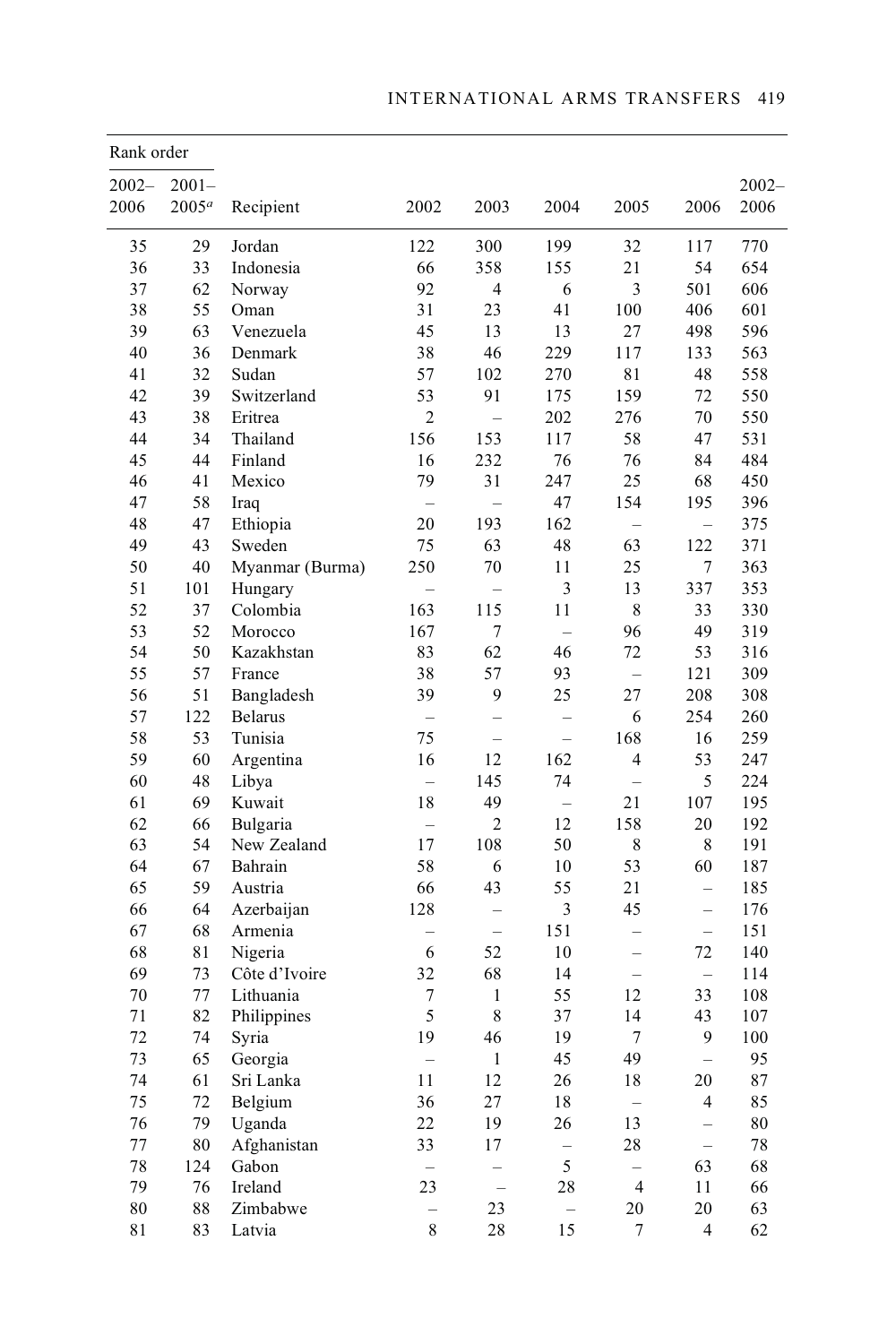| Rank order |                   |                          |                          |                          |                          |                          |                          |                |
|------------|-------------------|--------------------------|--------------------------|--------------------------|--------------------------|--------------------------|--------------------------|----------------|
| $2002 -$   | $2001 -$          |                          |                          |                          |                          |                          |                          | $2002 -$       |
| 2006       | 2005 <sup>a</sup> | Recipient                | 2002                     | 2003                     | 2004                     | 2005                     | 2006                     | 2006           |
| 82         | 87                | Tanzania                 | $\equiv$                 | 56                       | $\overline{\phantom{0}}$ | $\equiv$                 | $=$                      | 56             |
| 83         | 78                | Congo, DRC               | 14                       | 15                       |                          | 14                       | 13                       | 56             |
| 84         | 46                | Angola                   | 24                       | $\overline{c}$           | 8                        | 22                       | $\overline{a}$           | 56             |
| 85         | 85                | Nepal                    | 8                        | 9                        | 32                       | $\overline{4}$           | $\equiv$                 | 53             |
| 86         | 89                | Ecuador                  | $\mathbf{1}$             | $\equiv$                 | 19                       | 33                       | $\overline{\phantom{0}}$ | 53             |
| 87         | 70                | Cyprus                   | 11                       | 8                        | -                        | $\overline{\phantom{m}}$ | 26                       | 45             |
| 88         | 90                | Albania                  | $\overline{\phantom{0}}$ | $\overline{2}$           |                          | 42                       | $\equiv$                 | 44             |
| 89         | 95                | Estonia                  | $\mathbf{1}$             | 15                       | 5                        | 12                       | 8                        | 41             |
| 90         | 86                | North Korea              | 10                       | 10                       | 9                        | 5                        | 5                        | 39             |
| 91         | 97                | Uruguay                  | 11                       | $\overline{\phantom{0}}$ | $\overline{\phantom{0}}$ | 20                       | $\sqrt{ }$               | 38             |
| 92         | 112               | Jamaica                  |                          |                          | $=$                      | 13                       | 25                       | 38             |
| 93         | 84                | Slovenia                 | $\overline{2}$           | 15                       | 15                       | 2                        | $\overline{c}$           | 36             |
| 94         | 117               | <b>Bolivia</b>           |                          |                          | 1                        | 9                        | 26                       | 36             |
| 95         | 92                | Ghana                    | $\mathbf{1}$             | 6                        | 27                       | $\overline{\phantom{0}}$ | $\equiv$                 | 34             |
| 96         | 75                | Croatia                  | $\overline{2}$           | 24                       | 8                        |                          |                          | 34             |
| 97         | 98                | Slovakia                 | 27                       | $=$                      | $\overline{a}$           | 4                        | $\overline{\phantom{0}}$ | 31             |
| 98         | 100               | Turkmenistan             | $\overline{a}$           | 20                       | 10                       |                          | -                        | 30             |
| 99         | 99                | Dominican Republic       | $\equiv$                 | 3                        | 27                       | $\equiv$                 | $\overline{\phantom{0}}$ | 30             |
| 100        | 103               | El Salvador              | 16                       | 9                        |                          |                          |                          | 25             |
| 101        | 104               | Kenya                    | $\equiv$                 | $\overline{\phantom{0}}$ | $\overline{\phantom{0}}$ | 25                       | $\equiv$                 | 25             |
| 102        | 94                | Qatar                    | 12                       | 12                       | $\equiv$                 |                          | -                        | 24             |
| 103        | 91                | Namibia                  | 11                       | $\overline{\phantom{0}}$ | 13                       | $\equiv$                 | $\overline{\phantom{0}}$ | 24             |
| 104        | 105               | Burkina Faso             |                          |                          |                          | 19                       |                          | 19             |
| 105        | 106               | Malta                    |                          |                          |                          | 18                       | $\overline{\phantom{0}}$ | 18             |
| 106        | 107               | Kyrgyzstan               | $\equiv$                 | 9                        | 5                        | 3                        | $\mathbf{1}$             | 18             |
| 107        | 96                | Botswana                 | $\mathbf{1}$             | $\overline{7}$           | 9                        | $\equiv$                 | $\equiv$                 | 17             |
| 108        | 129               | Zambia                   | $\mathbf{1}$             |                          |                          | $\equiv$                 | 15                       | 16             |
| 109        | 126               | Lebanon/Hezbollah $^b$   | 3                        |                          | $\mathbf{1}$             | $\overline{a}$           | 11                       | 15             |
| 110        | 109               | Mauritania               | 15                       |                          |                          | $\overline{\phantom{0}}$ | $\overline{a}$           | 15             |
| 111        | 111               | Mali                     | 1                        | $\overline{\phantom{0}}$ | $\equiv$                 | 13                       | $\equiv$                 | 14             |
| 112        | 137               | Tajikistan               | $\overline{\phantom{0}}$ | $\overline{\phantom{0}}$ | $\equiv$                 | $\overline{\phantom{0}}$ | 13                       | 13             |
| 113        | 113               | Cameroon                 | 6                        |                          |                          | 5                        | $-$                      | 11             |
| 114        | 116               | Djibouti                 | $\overline{2}$           | $\overline{\phantom{0}}$ | $\overline{\phantom{0}}$ | 8                        | -                        | 10             |
| 115        | 140               | Central African Republic | $\overline{\phantom{0}}$ |                          | $\overline{\phantom{0}}$ | $\equiv$                 | 9                        | 9              |
| 116        | 108               | <b>Equatorial Guinea</b> | $\overline{\phantom{0}}$ | $\overline{\phantom{0}}$ | 8                        | $=$                      | $\overline{\phantom{0}}$ | 8              |
| 117        | 120               | Gambia                   |                          |                          | 7                        | $\overline{\phantom{0}}$ | $\overline{\phantom{0}}$ | $\tau$         |
| 118        | 123               | Benin                    | 6                        |                          |                          |                          | $\overline{\phantom{0}}$ | 6              |
| 119        | 115               | Uzbekistan               | 5                        |                          |                          |                          |                          | 5              |
| $120\,$    | 114               | Paraguay                 |                          |                          | $\overline{\mathcal{L}}$ | $\,1$                    |                          | 5              |
| 121        | 138               | Russia                   |                          |                          |                          |                          | $\overline{4}$           | 4              |
| 122        | 93                | Laos                     |                          |                          |                          | $\overline{\mathbf{4}}$  |                          | 4              |
| 123        | 127               | Congo (Republic of)      |                          |                          |                          | $\overline{4}$           |                          | 4              |
| 124        | 128               | Brunei                   |                          |                          |                          | 1                        | 3                        | 4              |
| 125        | 125               | Burundi                  | 4                        |                          |                          |                          |                          | 4              |
| 126        | 110               | Chad                     |                          | $\overline{a}$           |                          |                          | $\mathbf{2}$             | $\overline{c}$ |
| 127        | 132               | Mozambique               |                          | $\mathbf{1}$             |                          |                          |                          | $\mathbf{1}$   |
| 128        | 133               | Luxembourg               |                          | $\,1$                    |                          |                          |                          | $\,1$          |

## 420 MILITARY SPENDING AND ARMAMENTS, 2006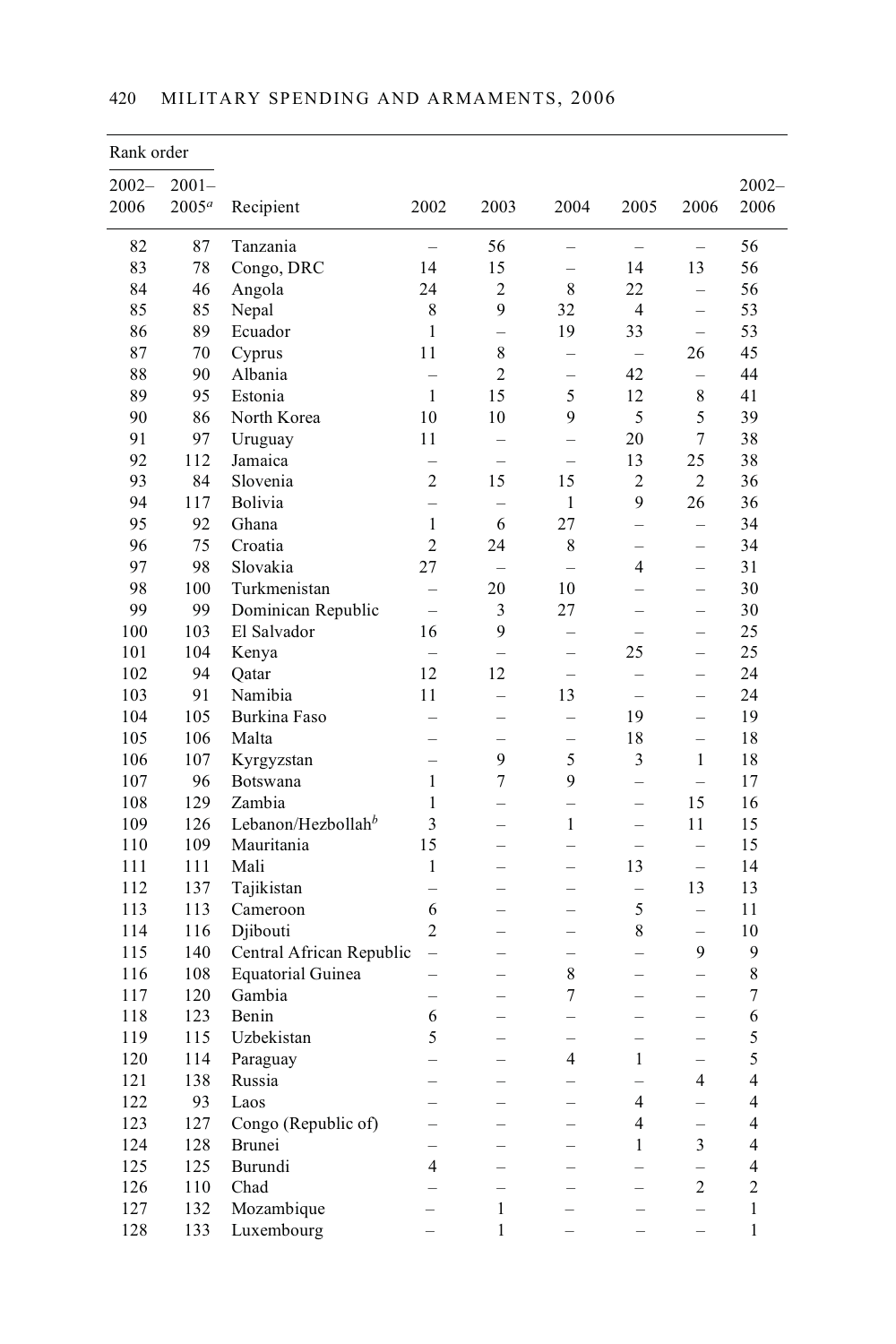| Rank order       |                      |                                  |      |                      |      |        |      |                  |
|------------------|----------------------|----------------------------------|------|----------------------|------|--------|------|------------------|
| $2002 -$<br>2006 | $2001 -$<br>$2005^a$ | Recipient                        | 2002 | 2003                 | 2004 | 2005   | 2006 | $2002 -$<br>2006 |
| 129              | 118                  | Lesotho                          |      |                      |      |        |      |                  |
| 130              | 134                  | Lebanon                          |      |                      |      | 1      |      | 1                |
| 131              | 121                  | Guinea                           |      | 1                    |      |        |      | 1                |
| 132              | 135                  | Uganda/LRA $^b$                  |      |                      |      |        |      |                  |
| 133              | 136                  | Macedonia/NL $A^b$               |      |                      |      |        |      |                  |
| 134              | 56                   | Afghanistan/N $A^b$              |      |                      |      |        |      |                  |
| 135              | 130                  | Trinidad and Tobago              |      |                      |      |        |      |                  |
| 136              | 131                  | Swaziland                        |      |                      |      |        |      |                  |
| 137              | 102                  | Serbia and Montenegro            |      |                      |      |        |      |                  |
| 138              | 139                  | Panama                           |      |                      |      |        |      |                  |
| 139              | 71                   | Macedonia                        |      |                      |      |        |      |                  |
| 140              | 119                  | Guyana                           |      |                      |      |        |      |                  |
| 141              | 141                  | Bhutan                           |      |                      |      |        |      |                  |
| n.a.             | n.a.                 | Unknown country <sup>c</sup>     |      |                      | 3    |        |      | 3                |
| n.a.             | n.a.                 | Unknown rebel group <sup>c</sup> |      |                      |      |        |      |                  |
|                  |                      | Total                            |      | 16 796 19 086 21 591 |      | 22 305 |      | 26 765 10 6543   |

 $=$  = between 0 and 0.5.

*<sup>a</sup>* The rank order for recipients in 2001–2005 differs from that published in *SIPRI Yearbook 2006* (pp. 477–80) because of subsequent revision of figures for these years.

*b* Non-state actor/rebel group: LRA = Lord's Resistance Army; NA = Northern Alliance (UFSA, United Islamic Front for the Salvation of Afghanistan); NLA = National Liberation Army.

*<sup>c</sup>* One or more unknown recipient(s).

*Note*: The SIPRI data on arms transfers relate to actual deliveries of major conventional weapons. To permit comparison between the data on such deliveries of different weapons and to identify general trends, SIPRI uses a *trend-indicator value*. This value is only an indicator of the volume of international arms transfers and not of the financial values of such transfers. Thus, it is not comparable to economic statistics such as gross domestic product or export/ import figures. The method for calculating the trend-indicator value is described in appendix 10B and on the SIPRI Arms Transfers Project website, URL <http://www.sipri.org/ contents/armstrad/atmethods.html>.

*Source*: SIPRI Arms Transfers Database.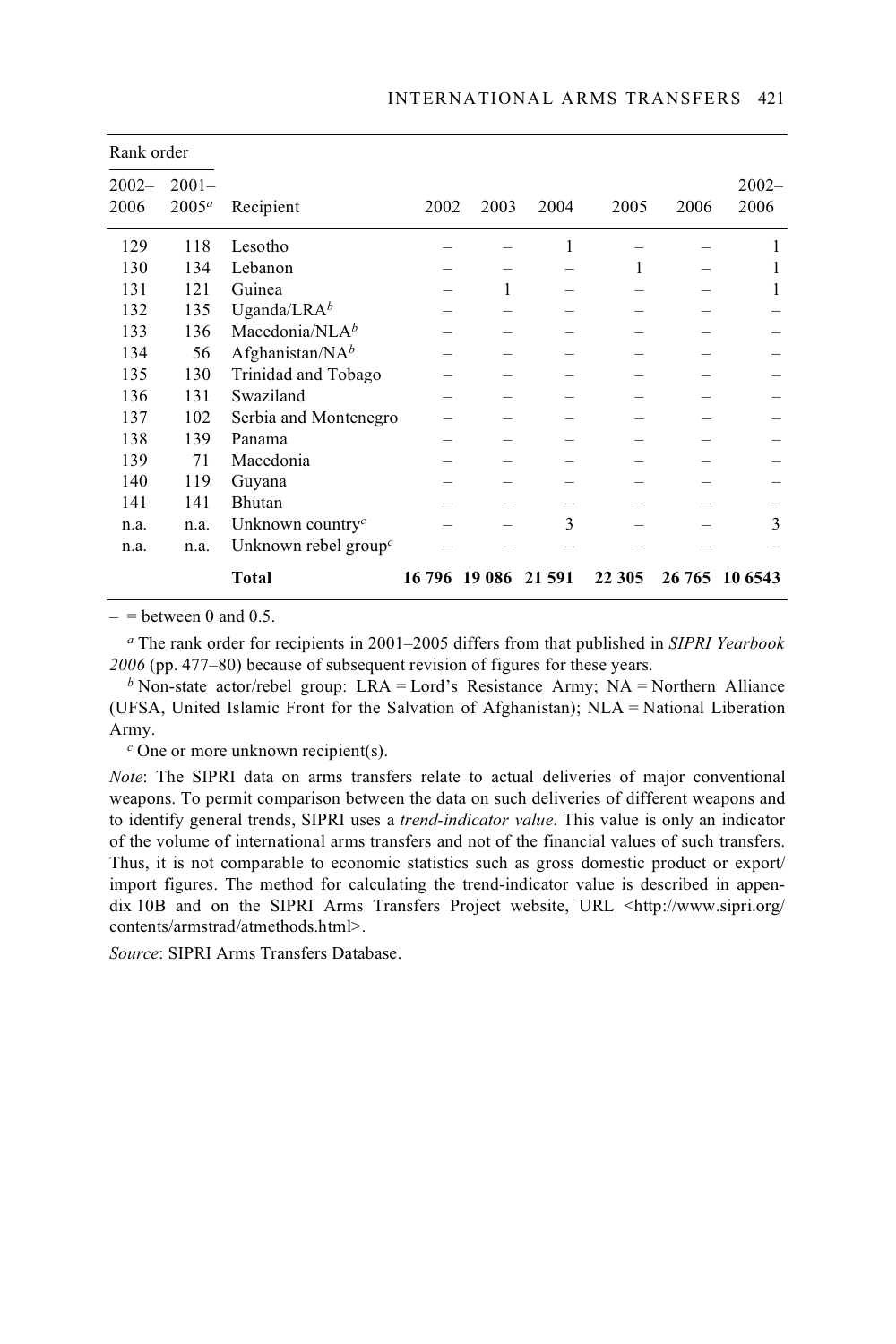| Rank order              |                |                |                   |                          |                          |                          |                          |          |
|-------------------------|----------------|----------------|-------------------|--------------------------|--------------------------|--------------------------|--------------------------|----------|
| $2002 -$                | $2001 -$       |                |                   |                          |                          |                          |                          | $2002 -$ |
| 2006                    | $2005^a$       | Supplier       | 2002              | 2003                     | 2004                     | 2005                     | 2006                     | 2006     |
| $\mathbf{1}$            | $\mathbf{1}$   | <b>USA</b>     | 4949              | 5586                     | 6639                     | 7066                     | 7888                     | 32 128   |
| $\overline{c}$          | $\overline{c}$ | Russia         | 5655              | 5 4 4 2                  | 6485                     | 6449                     | 6733                     | 30 764   |
| 3                       | $\overline{4}$ | Germany        | 899               | 1881                     | 1 0 0 1                  | 1533                     | 3850                     | 9 1 6 4  |
| $\overline{\mathbf{4}}$ | 3              | France         | 1312              | 1 2 8 2                  | 2687                     | 2050                     | 1557                     | 8888     |
| 5                       | 5              | UK             | 742               | 680                      | 1 0 8 3                  | 912                      | 1071                     | 4488     |
| 6                       | 10             | Netherlands    | 243               | 343                      | 271                      | 877                      | 1481                     | 3 2 1 5  |
| 7                       | 9              | Italy          | 407               | 321                      | 216                      | 787                      | 860                      | 2 5 9 1  |
| 8                       | $\overline{7}$ | China          | 544               | 532                      | 271                      | 223                      | 564                      | 2 1 3 4  |
| 9                       | 6              | Sweden         | 127               | 468                      | 306                      | 587                      | 472                      | 1960     |
| 10                      | 11             | <b>Israel</b>  | 365               | 309                      | 535                      | 240                      | 224                      | 1673     |
| 11                      | 8              | Ukraine        | 210               | 456                      | 427                      | 308                      | 133                      | 1 5 3 4  |
| 12                      | 16             | Spain          | 120               | 158                      | 73                       | 116                      | 803                      | 1 2 7 0  |
| 13                      | 12             | Canada         | 182               | 279                      | 305                      | 193                      | 227                      | 1 1 8 6  |
| 14                      | 13             | Switzerland    | 109               | 139                      | 201                      | 166                      | 144                      | 759      |
| 15                      | 14             | Uzbekistan     | 73                | 340                      | 170                      |                          |                          | 583      |
| 16                      | 17             | Poland         | 36                | 70                       | 65                       | 103                      | 169                      | 443      |
| 17                      | 19             | Belgium        | 34                | 15                       | 47                       | 185                      | 50                       | 331      |
| 18                      | 20             | Norway         | 91                | 83                       | 79                       | 12                       | $\overline{c}$           | 267      |
| 19                      | 18             | South Korea    | $\equiv$          | 114                      | 20                       | 39                       | 89                       | 262      |
| 20                      | 24             | South Africa   | 16                | 42                       | 62                       | 23                       | 115                      | 258      |
| 21                      | 21             | Denmark        | 6                 | 61                       | 173                      |                          | 3                        | 243      |
| 22                      | 15             | <b>Belarus</b> | 54                | 80                       | 50                       | 24                       | $\overline{\phantom{0}}$ | 208      |
| 23                      | 22             | Czech Republic | 58                | 65                       | $\mathbf{0}$             | 23                       | 56                       | 202      |
| 24                      | 29             | Turkey         | 23                | 38                       | 10                       | 47                       | 45                       | 163      |
| 25                      | 30             | Austria        | 82                | 3                        | 3                        | 3                        | 61                       | 152      |
| 26                      | 27             | <b>Brazil</b>  | 26                | $\equiv$                 | 56                       | 61                       | $\mathbf{1}$             | 144      |
| 27                      | 25             | Australia      | 30                | 40                       | $\overline{2}$           | 50                       | $\overline{4}$           | 126      |
| 28                      | 23             | Slovakia       | 44                | $\overline{\phantom{0}}$ | 79                       | $\equiv$                 | $\equiv$                 | 123      |
| 29                      | 31             | Finland        | 18                | 23                       | 21                       | 25                       | 31                       | 118      |
| 30                      | 28             | Georgia        | 108               | $\overline{\phantom{0}}$ | $\tau$                   | $\overline{\phantom{0}}$ | $\qquad \qquad -$        | 115      |
| 31                      | 33             | Kyrgyzstan     | $\qquad \qquad -$ | 92                       | $\equiv$                 |                          | $\overline{\phantom{0}}$ | 92       |
| 32                      | 32             | Indonesia      | 49                | $\overline{\phantom{0}}$ | 25                       | 8                        | 8                        | 90       |
| 33                      | 34             | Bulgaria       | 32                | 48                       | $\equiv$                 | $\equiv$                 | $\equiv$                 | 80       |
| 34                      | 38             | Greece         | $\equiv$          | 8                        | 32                       | 13                       | 23                       | 76       |
| 35                      | 39             | Libya          | 11                | 38                       | $\overline{\phantom{0}}$ | $\overline{\phantom{0}}$ | 24                       | 73       |
| 36                      | 35             | Singapore      | $\overline{c}$    | $\overline{\phantom{0}}$ | 66                       | 3                        | $\overline{\phantom{0}}$ | 71       |
| 37                      | 26             | North Korea    | 45                | 13                       | 13                       | $\equiv$                 | $\overline{\phantom{0}}$ | 71       |
| 38                      | 37             | Jordan         |                   |                          | 42                       | 15                       | 13                       | 70       |
| 39                      | 36             | Hungary        |                   | -                        | -                        | 68                       | ÷                        | 68       |

### **Table 10A.2.** The suppliers of major conventional weapons, 2002–2006

The list includes all countries and non-state actors with exports of major conventional weapons in the five-year period 2002–2006. Ranking is according to the 2002–2006 aggregate exports. Figures are SIPRI trend-indicator values expressed in US\$ m. at constant (1990) prices. Figures may not add up because of the conventions of rounding.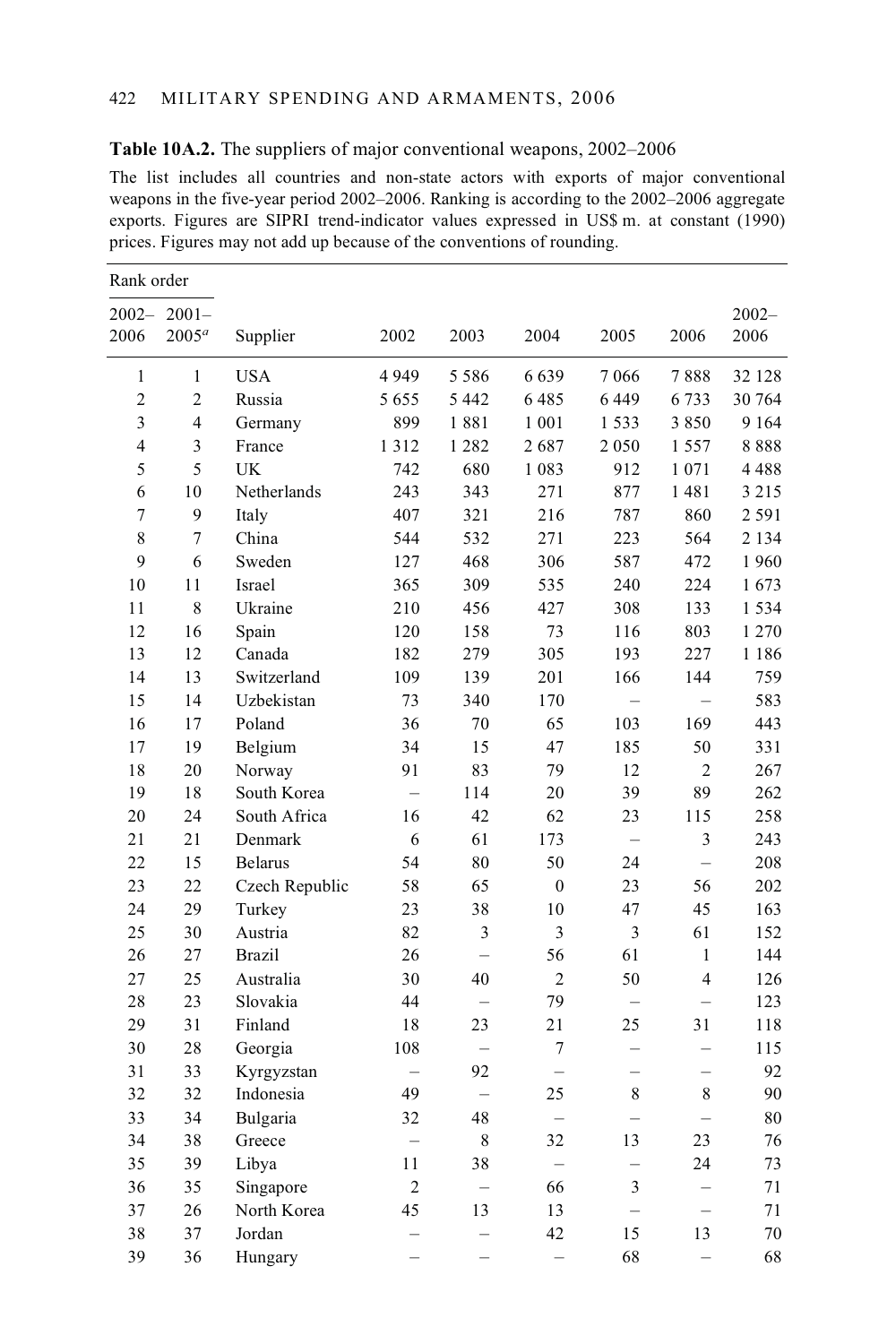| Rank order       |                               |                              |                          |                          |                          |                          |                          |                         |
|------------------|-------------------------------|------------------------------|--------------------------|--------------------------|--------------------------|--------------------------|--------------------------|-------------------------|
| $2002 -$<br>2006 | $2001 -$<br>2005 <sup>a</sup> | Supplier                     | 2002                     | 2003                     | 2004                     | 2005                     | 2006                     | $2002 -$<br>2006        |
| 40               | 40                            | Lebanon                      | 45                       |                          |                          |                          |                          | 45                      |
| 41               | 44                            | India                        | $\overline{\phantom{0}}$ | $\overline{4}$           | 22                       | $\overline{4}$           | 11                       | 41                      |
| 42               | 42                            | Saudi Arabia                 |                          |                          |                          | 36                       |                          | 36                      |
| 43               | 45                            | <b>UAE</b>                   |                          |                          | $\overline{2}$           | 25                       | $\tau$                   | 34                      |
| 44               | 43                            | Pakistan                     | 9                        | 9                        | $\overline{7}$           | 9                        | —                        | 34                      |
| 45               | 46                            | Romania                      | $\overline{\phantom{0}}$ | 24                       | $\overline{\phantom{0}}$ | $\overline{\phantom{0}}$ |                          | 24                      |
| 46               | 54                            | Iran                         | 3                        |                          | $\mathbf{1}$             |                          | 9                        | 13                      |
| 47               | 49                            | Thailand                     | $\overline{\phantom{0}}$ | 5                        | 5                        | $\overline{\phantom{0}}$ | $\overline{\phantom{0}}$ | 10                      |
| 48               | 50                            | Malta                        |                          |                          | 10                       |                          | $\overline{\phantom{0}}$ | 10                      |
| 49               | 48                            | Serbia and Montenegro        | $\qquad \qquad -$        |                          | $\overline{4}$           |                          | 5                        | 9                       |
| 50               | 61                            | Venezuela                    | -                        | $\overline{\phantom{0}}$ | 1                        | $\overline{\phantom{0}}$ | 6                        | $\sqrt{ }$              |
| 51               | 51                            | Peru                         | $\overline{\phantom{0}}$ |                          | 5                        |                          |                          | 5                       |
| 52               | 47                            | Kazakhstan                   |                          |                          | 5                        |                          |                          | 5                       |
| 53               | 52                            | Moldova                      |                          |                          |                          | $\overline{4}$           |                          | $\overline{4}$          |
| 54               | 55                            | Bosnia and Herzegovina       | 4                        |                          |                          |                          |                          | $\overline{4}$          |
| 55               | 64                            | Syria                        |                          |                          | $\overline{\phantom{0}}$ | -                        | 3                        | 3                       |
| 56               | 57                            | Lithuania                    | 3                        |                          |                          |                          |                          | $\overline{\mathbf{3}}$ |
| 57               | 58                            | New Zealand                  | 1                        |                          | 1                        |                          |                          | $\overline{c}$          |
| 58               | 59                            | Chile                        | $\overline{c}$           |                          |                          |                          |                          | $\overline{2}$          |
| 59               | 62                            | Oman                         |                          |                          |                          | $\mathbf{1}$             |                          | $\mathbf{1}$            |
| 60               | 63                            | Angola                       | $\mathbf{1}$             |                          |                          |                          |                          | $\mathbf{1}$            |
| 61               | 53                            | Taiwan                       |                          |                          |                          | $\overline{\phantom{0}}$ |                          |                         |
| 62               | 41                            | Egypt                        |                          |                          |                          |                          |                          |                         |
| 63               | 60                            | Bahrain                      |                          |                          |                          |                          |                          |                         |
| 64               | 56                            | Argentina                    |                          |                          |                          |                          |                          |                         |
| n.a.             | n.a.                          | Unknown country <sup>b</sup> | 30                       |                          | $\overline{4}$           | 14                       | 18                       | 66                      |
|                  |                               | <b>Total</b>                 | 16796                    | 19 08 6                  | 21 591                   | 22 305                   | 26 765                   | 106 543                 |

 $=$  between 0 and 0.5.

*<sup>a</sup>* The rank order for suppliers in 2001–2005 differs from that published in *SIPRI Yearbook 2006* (pp. 481–82) because of subsequent revision of figures for these years.

*b* One or more unknown supplier(s).

*Note*: The SIPRI data on arms transfers relate to actual deliveries of major conventional weapons. To permit comparison between the data on such deliveries of different weapons and to identify general trends, SIPRI uses a *trend-indicator value*. This value is only an indicator of the volume of international arms transfers and not of the financial values of such transfers. Thus, it is not comparable to economic statistics such as gross domestic product or export/ import figures. The method for calculating the trend-indicator value is described in appendix 10B and on the SIPRI Arms Transfers Project website, URL <http://www.sipri.org/ contents/armstrad/atmethods.html>.

*Source*: SIPRI Arms Transfers Database.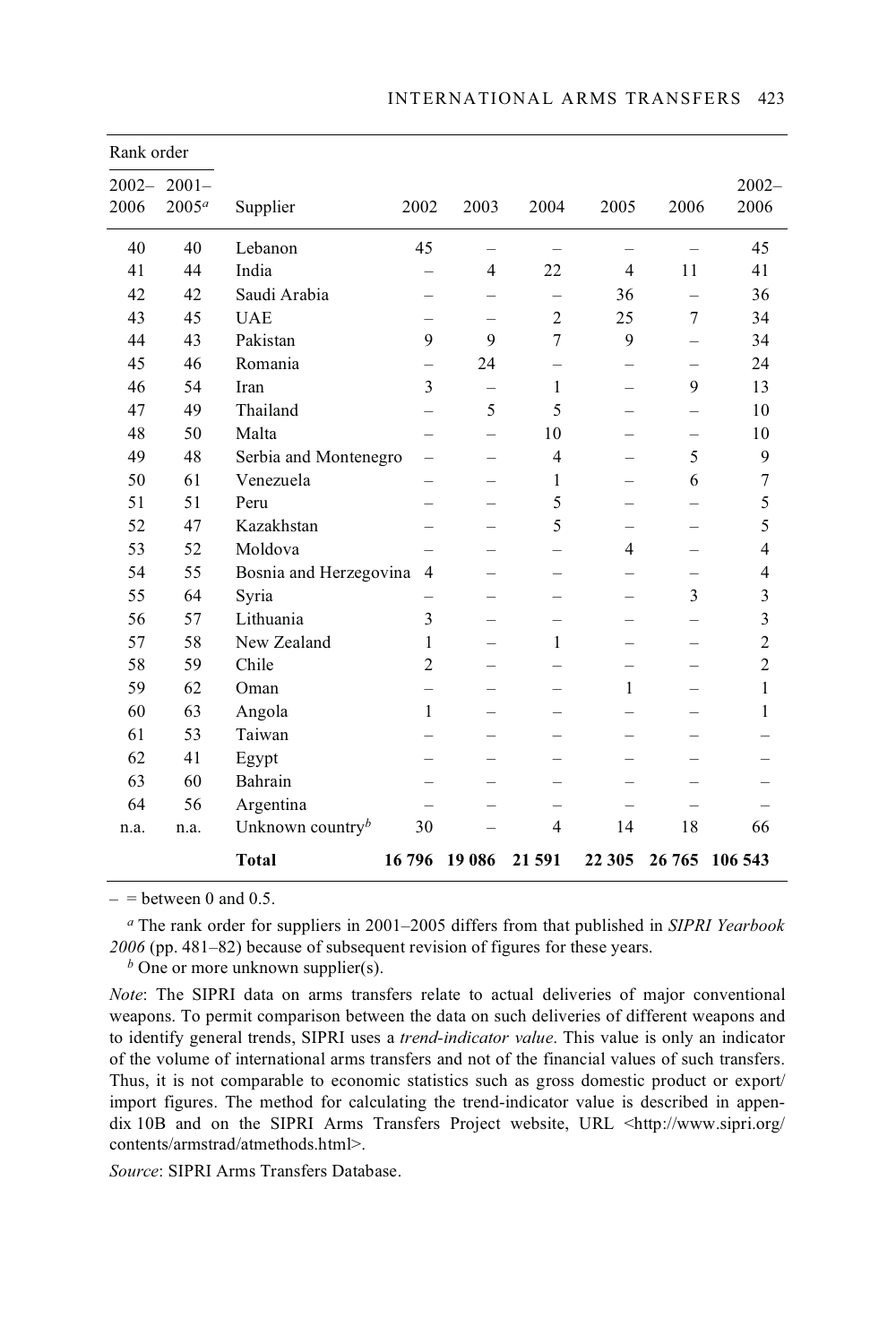|  |                      | Ì<br>l<br>$277240$ and $2440$ $240$<br>)<br>}<br>$\ddot{\phantom{a}}$<br>able $10A.3$ . The $\degree$ | <b>CARL SAG CAR THE LAB</b> |
|--|----------------------|-------------------------------------------------------------------------------------------------------|-----------------------------|
|  | <b>V</b> to cot Cost |                                                                                                       |                             |
|  |                      |                                                                                                       |                             |
|  |                      |                                                                                                       |                             |
|  |                      |                                                                                                       |                             |
|  |                      |                                                                                                       |                             |
|  |                      |                                                                                                       |                             |

| Figures are in US\$ m. at constant (2005) prices |                |                                                          |                      |                                 |                                           |                                 |                          |                          | Table 10A.3. The financial value of global arms exports according to national government and industry sources, 1998–2005 |
|--------------------------------------------------|----------------|----------------------------------------------------------|----------------------|---------------------------------|-------------------------------------------|---------------------------------|--------------------------|--------------------------|--------------------------------------------------------------------------------------------------------------------------|
|                                                  | 1998           | 1999                                                     | 2000                 | 2001                            | 2002                                      | 2003                            | 2004                     | 2005                     | Stated data coverage                                                                                                     |
| World total <sup>a</sup>                         | 45054<br>49783 | 40570-<br>42916                                          | 36 033-<br>37 413    | $27944 -$<br>35985              | $30749 -$<br>37450                        | $36547-$<br>46408               | 805<br>41913<br>24       | $39042 -$<br>55964       |                                                                                                                          |
| National figures                                 |                |                                                          |                      |                                 |                                           |                                 |                          |                          |                                                                                                                          |
| Australia                                        |                | $\mathcal{S}$<br>m                                       | 24                   | 56                              | 268                                       | 408                             |                          |                          | Arms exports (figure for 2003 from 1 July 2003 to<br>30 June 2004)                                                       |
| Austria                                          | 278            | 93                                                       | 588                  | 381                             | 240                                       |                                 | $\overline{c}$           |                          | Licences for arms exports                                                                                                |
| Belgium                                          | 866            |                                                          |                      | 838                             | 174                                       | 295                             | 699                      | 318                      | Licences for arms exports                                                                                                |
| Brazil                                           | 84             | 777<br>468                                               | $\frac{14}{203}$     | $320$<br>422                    |                                           | 52                              | 295                      | 285                      | Arms exports                                                                                                             |
| Canada                                           | 340            | 343                                                      |                      |                                 |                                           |                                 |                          | ÷,                       | Arms exports (excludes exports to the USA)                                                                               |
| Czech Republic                                   | 122            | 112                                                      |                      |                                 |                                           |                                 | 116                      | 110                      | Arms exports                                                                                                             |
| Denmark                                          |                |                                                          |                      |                                 | $\frac{181}{40}$<br>79<br>11<br>55        | 38.5                            | 131                      |                          | Licences for arms exports                                                                                                |
| Finland                                          | $\frac{4}{3}$  |                                                          |                      |                                 |                                           | 59                              | 54                       | 109                      | Arms exports                                                                                                             |
| France                                           | 7712           |                                                          | $\mathbf{\sim}$      |                                 | 434                                       | $\sigma$                        | 9010                     |                          | Arms exports                                                                                                             |
| Germany                                          | 911            | $\begin{array}{r} .50 \\ 50 \\ 4634 \\ 1816 \end{array}$ |                      |                                 | 326                                       | 3<br>597<br>134                 |                          | $\mathbf{\Omega}$        | Arms exports (only covers exports of 'weapons of war')                                                                   |
| Greece                                           |                | 54                                                       | 377729               |                                 | 53                                        |                                 | $450$<br>$127$<br>$73$   | 142<br>027<br>144<br>144 | Licences for arms exports                                                                                                |
| Hungary                                          |                |                                                          |                      |                                 | $\infty$                                  |                                 |                          |                          | Arms exports                                                                                                             |
| India                                            | $\overline{4}$ | : $\frac{1}{2}$                                          | $\ddot{\phantom{1}}$ | $\ddot{\phantom{0}}$            | 51                                        | $\frac{13}{100}$                |                          |                          | Arms exports (figure for 2005 from 1 Apr. 2005 to<br>31 Mar. 2006)                                                       |
| Ireland                                          |                |                                                          |                      | 53                              |                                           | 42                              | 35                       |                          | Licences for arms exports                                                                                                |
| Israel                                           | 2251           | 5800772485<br>∞                                          | $32$<br>2001         | 206<br>$\overline{\mathcal{C}}$ | $37$<br>2 1 7 1                           | 495<br>$\overline{\mathcal{C}}$ | 688<br>$\mathbf{\Omega}$ | 37<br>2600               | Arms exports                                                                                                             |
| Italy                                            | 139            |                                                          |                      |                                 | 499                                       |                                 | 617                      | 034                      | Arms exports                                                                                                             |
| Korea, South                                     | 176            |                                                          |                      | 546                             | $\ddot{\phantom{0}}$                      | 755                             | 434                      | ÷,                       | Arms exports                                                                                                             |
| Netherlands                                      | 575            |                                                          | 63474                | 643                             | 461                                       | 379                             | 802                      | 461                      | Licences for arms exports                                                                                                |
| Norway                                           |                |                                                          |                      | 197                             | $\begin{array}{c} 312 \\ 109 \end{array}$ |                                 | 309                      | 382                      | Arms exports                                                                                                             |
| Pakistan                                         |                |                                                          |                      |                                 |                                           | 453<br>106                      | 103                      |                          | Arms exports                                                                                                             |
| Poland                                           |                |                                                          |                      | 55                              | 87                                        | 219                             | 338                      | 361                      | Licences for arms exports                                                                                                |